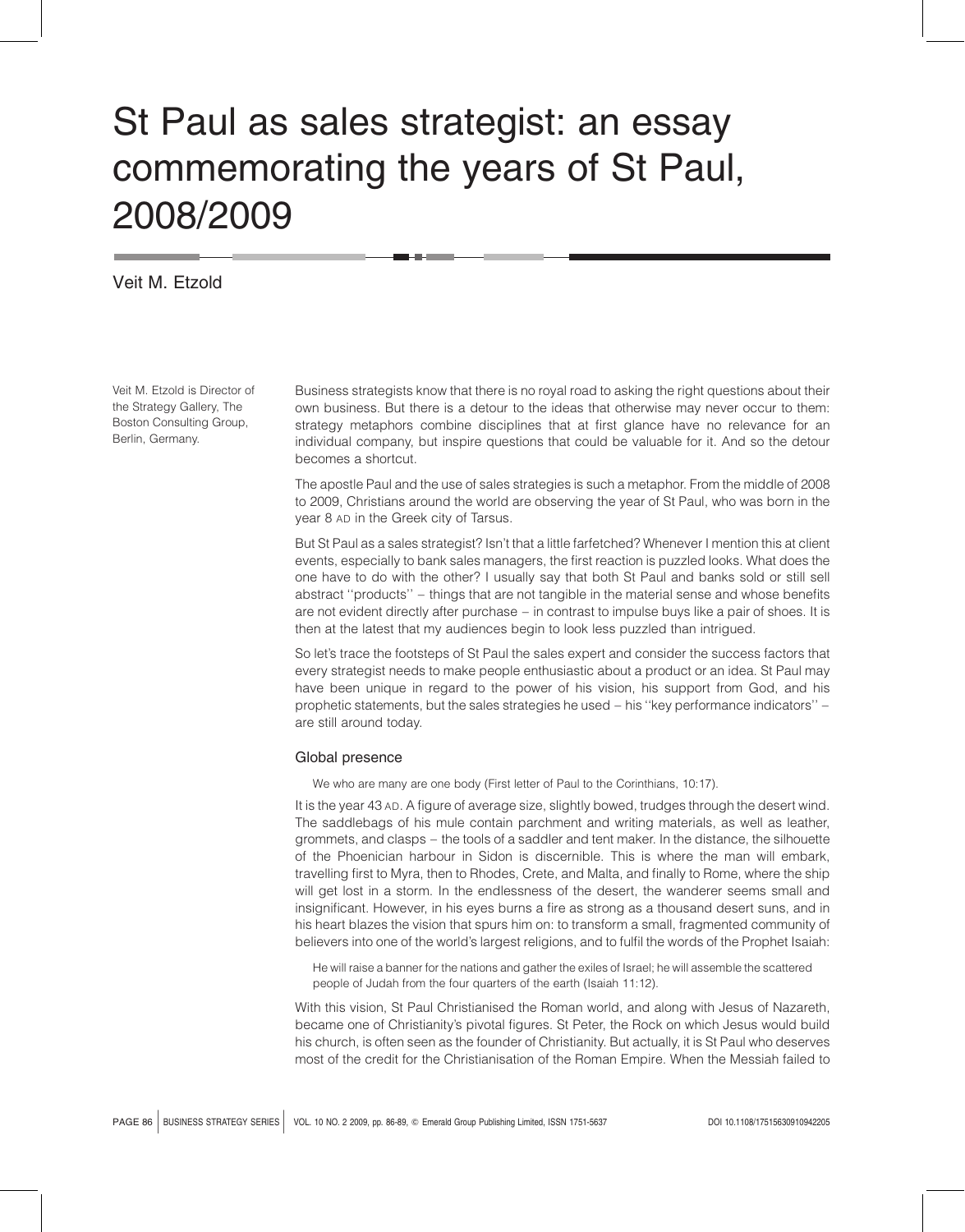appear immediately after Jesus' death and resurrection, early Christianity experienced its first real crisis. St Paul was the one who turned a scattered, shaken community into a globally functioning organisation. He defined the Church's overall strategy and at the same time ensured that it remained flexible enough to survive in a constantly changing environment. He did this with an iron will, effective communication, and unconstrained mobility.

St Paul was not among the first Christians. He came from a Jewish family, enjoyed the rights of Roman citizenship, and began his career as Saul, a fanatic persecutor of Christians for the Jewish authorities. In Damascus, he fell from a horse and had a vision of the Lord. After three days of blindness, he was converted (Acts 9:3 ff.).

Like so many other Christians of his day, St Paul ultimately fell victim to the persecution of Christians under Emperor Nero in Rome. However, his strategy still bears fruit today. He took the first huge steps towards transforming Christianity into what is now one of the world's oldest, biggest, and most successful enterprises.

#### **Networking**

Whoever sows sparingly will also reap sparingly, and whoever sows generously will also reap generously (Second Letter of Paul to the Corinthians, 9:6).

Anyone who wants to achieve or sell something in a certain area has to go to where the real decision makers are. St Paul knew this. He knew where the relevant hubs of the day were, and who the multipliers were whose help he needed. Athens, Rome, and Damascus were the economic and intellectual centres of his time. Jerusalem was the place where the Temple of Solomon stood, and where Jesus was sentenced to death. Just as today's renowned scientists have to have been to Harvard and Oxford, and bankers have to have been to London and New York, St Paul had to go to where the action was. At a time with no television or newspapers, he used every available channel of communication to spread the word, whether in synagogues, marketplaces, and the temples of Athens, or along popular trade routes. His message combined richness and reach two thousand years before Web 2.0.

Wherever there is action and crowds, there is potential for conflict. The Jews in Damascus found St Paul's statements about the Messiah to be blasphemous and plotted to kill him – a fate he escaped only by fleeing secretly with the help of his disciples. Speaking one's mind loudly and clearly always carries the risk of irritating someone. But acting strategically means not allowing yourself to be discouraged by setbacks. It means sticking to your long-term goals rather than responding to every change in the weather with a tactical sidestep.

Of course, the larger the network of multipliers, the more numerous the possibilities for reaching the goal. St Paul was no stranger to portfolio management. He knew that a global organisation would be much more influential and stabile than a community of believers limited to a certain region. ''Go into all the world and preach the good news to all creation,'' Jesus exhorts his followers in the Gospel of Mark (16:15). St Paul not only managed to visit all the major centres of antiquity and make himself heard there, but he also succeeded in convincing the locals of the truth of his vision, and was able to persuade them to open their own ''branches'' – the first Christian communities in Corinth, Philippi, Rome, and Galatia. St Paul's use of this multi-level marketing made him not only the founder of global Christianity, but also the inventor of an – ethical – snowball system.

# Customer segmentation

Rejoice with those who rejoice; mourn with those who mourn (First letter of Paul to the Romans, 12:15).

One question that confronts every sales organisation is whether it should focus on gaining new customers or try to make more of the ones it already has. St Paul chose the new customer approach – but again, not without opposition. At a council of the apostles in Jerusalem, he was able to persuade the others of the advantages of preaching to Gentiles (Acts 15:7). While most of the apostles insisted that only Jews could become Christians, Paul ultimately prevailed: Anyone willing to be baptised could become a Christian.

Now, it is usually not enough just to show customers your product. If you want them to understand you and take you seriously, you also need to speak their language and understand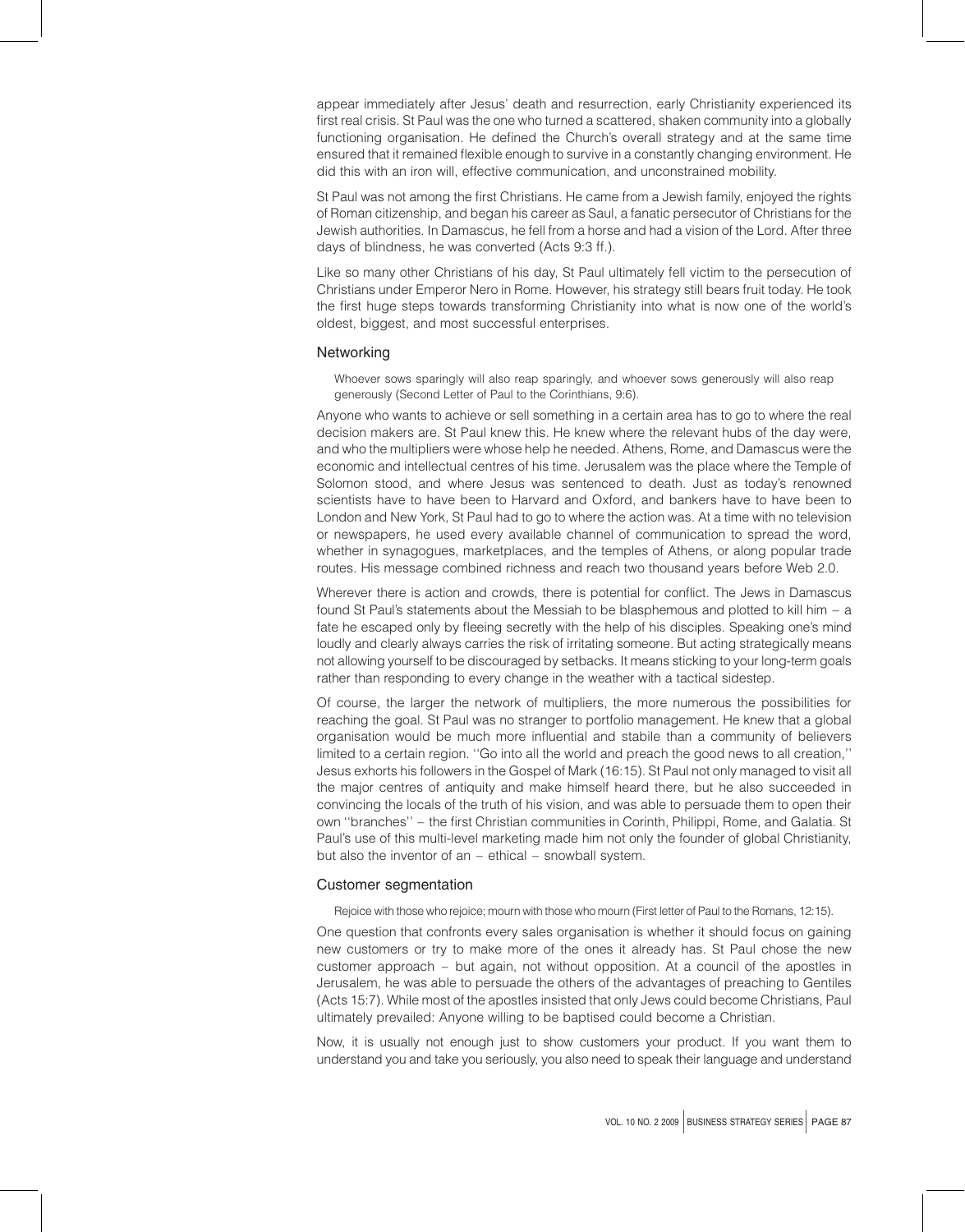their customs. St Paul's approach to his ''new customers'' was flawless. Code shifting is the linguistic term that describes what people do when they adapt their own speech to the linguistic customs of their interlocutors. ''There is a time for everything, and a season for every activity under heaven,'' as it is written in Ecclesiastes (3:1): Every audience needs a customised message individually tailored to its needs. St Paul was a master of segmentation. He knew how to approach the diverse tribes of Palestine and the residents of densely populated cities like Rome, Athens, and Jerusalem. As Paul knew, ''Jews demand miraculous signs and Greeks look for wisdom'' (1 Corinthians 1:22)... He knew that his message was universal, but that it needed to be tailored to each individual target group. He spoke the language of the Gentiles, and he listened and convincingly responded to their worries, fears, hopes, and expectations. With empathy and active listening, he discovered what really moved people, enabling him to tap demand that could be addressed with the Good News of the Gospel.

#### Keep it simple

There is neither Jew nor Greek, slave nor free, male nor female, for you are all one in Christ Jesus (Paul's letter to the Galatians, 3:28).

The best customers – the ones you most want to reach – are also the ones your competitors want to reach. Often, you have to convey the advantages of your product in a very short amount of time – a so-called elevator speech. It has to be brief and concise, and still able to excite. Paul knew that an overly complex product or a convoluted message could not be successfully sold to the masses. In the banking business, when an overeager advisor's explanation of a product is so complicated that the customer does not understand anything, they say he killed the customer. Paul reduced the complexity and repetitions characteristic of the Old Testament and Judaism. He removed many laws in the Torah from Christian doctrine, such as those regarding circumcision, diet, and complicated instructions for rituals and building temples. He put belief squarely in the foreground, making it the most important criterion for membership. By focusing on easy implementation and the inclusion of all ethnic groups, he created not only a sense of community among Christians, but also formulated a discount strategy applicable to the masses. St Paul went everywhere, always left multipliers behind, and brought his ideas across no matter where he was. With global reach, expanded target groups, and the radical simplification of his offer, he built up a global network of believers open to everyone, everywhere.

Here, too, of course, Paul had to deal with stumbling blocks along the way. When he preached in the temple in Jerusalem that all baptised Christians, whether they be Jews, Greeks, or other, are equal before the Lord, he was accused of blasphemy and the defilement of holy places (Acts 21:28-31). Here, again, he showed his integrity: rather than fleeing the wrath of the Jews, he confronted his accusers and spoke openly to the people (Acts 22:1-21). The fact that he was not very successful this time, that the scribes continued to demand his death, and that he was finally brought before the Roman consul, might be seen as a minor setback among the many he was dealt. But as numerous as the setbacks were, he kept his sights set on his ultimate goal and held fast to his strategy. He was not looking for ''quick wins,'' but for long-term, sustainable success. He knew that there is something greater - later ...

# Time-based competition

You want to sell your customers a product now, not in ten years. People who want quick solutions cannot be slow and cumbersome themselves. What can be done in a simple way can usually also be done fast. St Paul was in a rush, too – and he stepped on the gas. Only ten to 15 years after the crucifixion, he had succeeded in bringing the good news to almost every part of the Roman Empire. Since he fervently believed in the coming of the Antichrist soon after Jesus' death and resurrection, haste was the order of the day. Anyone who did not want to end up in hell had to be baptised – quickly, and with little ado. The roots of sayings like time is money, or the limited-time offers of banks (''Get a better deal on your mortgage – only until 31 December!'') can be found in the early Christian organisation.